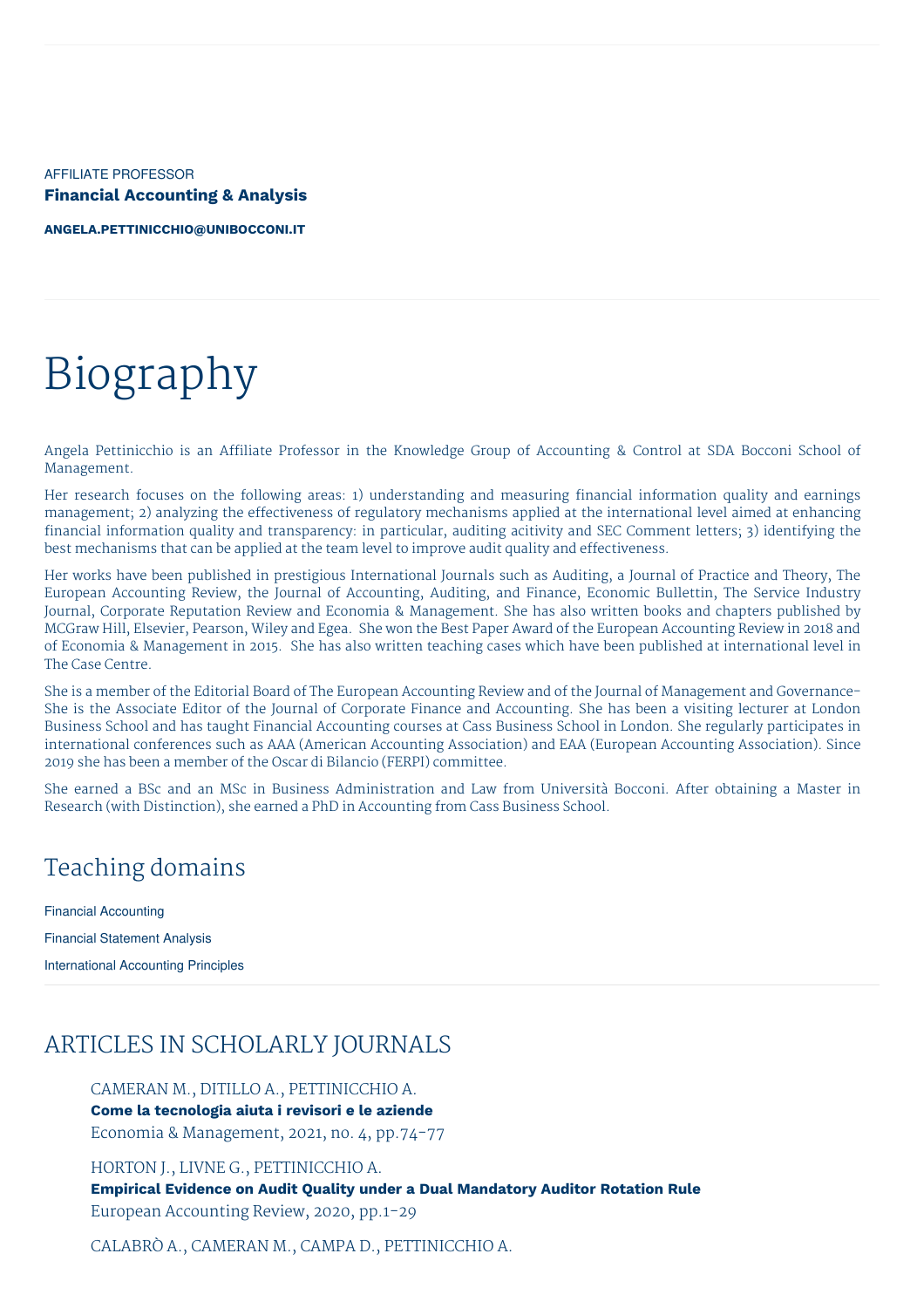**Financial reporting in family firms: a socioemotional wealth approach toward information quality** Journal of Small Business Management, 2020, pp.1-35

CAFARELLI A., CAMERAN M., PETTINICCHIO A. **Gender pay gap e performance aziendale** Economia & Management, 2020, no. 1, pp.93-97

PETTINICCHIO A. **SEC Supervisory Activity in the Financial Industry** Journal of Accounting Auditing & Finance, 2018, vol.35, no. 3, pp.607-636

PETTINICCHIO A., ZAGONOV M., SALGANIK-SHOSHAN G. **Audit quality, bank risks, and cross-country regulations** Economics Bulletin, July, 2017, vol.37, no. 3, pp.1666-1687

DITILLO A., CAMERAN M., PETTINICCHIO A. **Audit Team Attributes Matter: How Diversity Affects Audit Quality** European Accounting Review, 2017, vol.27, no. 4, pp.595-621

GIETZMANN M., MARRA A., PETTINICCHIO A. **Comment Letter Frequency and CFO Turnover: A Dynamic Survival Analysis** Journal of Accounting Auditing & Finance, 2016, vol.31, no. 1, pp.79-99

PETTINICCHIO A., CAMERAN M., FRANCIS J. R., MARRA A. **Are There Adverse Consequences of Mandatory Auditor Rotation? Evidence from the Italian Experience** Auditing: A Journal of Practice & Theory, 2015, vol.34, no. 1, pp.1-24

CAMERAN M., PETTINICCHIO A.

**Principi contabili internazionali e società non quotate: quali conseguenze sul costo del debito?** Economia & Management, 2015, no. 5, pp.81-95

NEGRI G., CAMERAN M., PETTINICCHIO A. **The audit mandatory rotation rule: the state of the art** The Journal of Financial Perspectives, 2015, vol.3, pp.61-75

GIETZMANN M., PETTINICCHIO A.

**External auditor reassessment of client business risk following the issuance of a comment letter by the SEC**

European Accounting Review, 2014, vol.23, no. 1, pp.57-85

CAMERAN M., CAMPA D., PETTINICCHIO A. **IFRS Adoption among Private Companies: Impact on Earnings Quality** Journal of Accounting Auditing & Finance, 2014, vol.Vol.29, no. No.3, pp.278-305

PETTINICCHIO A., CAMERAN M., MOIZER P. **Customer satisfaction, corporate image, and service quality in professional services** The Service Industries Journal, 2010, vol.30, no. 3, pp.421-435

PETTINICCHIO A., CAMERAN M., GABBIONETA C., MOIZER P. **What do Client-firms Think of their Auditors? Evidence from the Italian Market** Corporate Reputation Review, 2010, vol.12, no. 4, pp.316-326

## RESEARCH MONOGRAPHS

CAMERAN M., DITILLO A., PETTINICCHIO A. **Auditing Teams: Dynamics and Efficiency** Routledge, Taylor and Francis Group, , 2017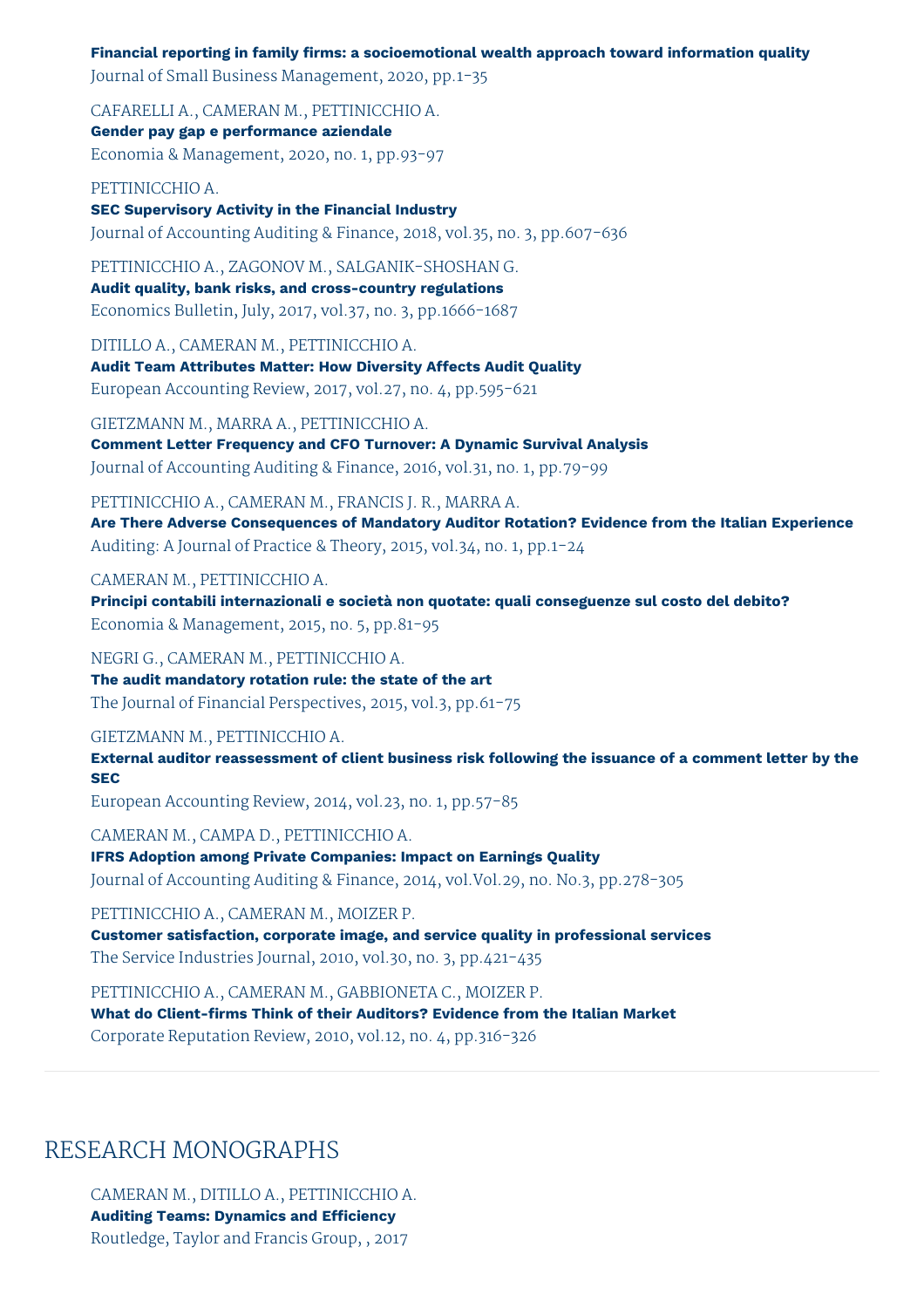#### PETTINICCHIO A.

**La rotazione obbligatoria del revisore contabile. Un'indagine empirica nel panorama italiano** Egea, Milano, Italy, 2014

CAMERAN M., CAMPA D., PETTINICCHIO A. **L'adozione dei principi contabili internazionali da parte delle società italiane: Determinanti ed effetti** Egea, Milano, Italy, 2013

### **TEXTBOOKS**

MARRA A., PETTINICCHIO A., SEMPRINI M. **IFRS workbook: comprehensive set of worked examples** McGraw-Hill Education, , 2016

MARRA A., PETTINICCHIO A., SEMPRINI M. **International Financial Reporting Standards. Accounting and Financial Reporting using IFRS** McGraw-Hill Education, , 2015

## CONTRIBUTION TO CHAPTERS, BOOKS OR RESEARCH MONOGRAPHS

PETTINICCHIO A.

**I Prinicipi Contabili Internazionali** in *Valutazioni e Analisi di Bilancio* G.Lombardi Stocchetti(Ed), Pearson, pp.367-377, 2014

SICILIANO G., CATTANEO A., PETTINICCHIO A. **La Valutazione delle attività finanziarie e il bilancio consolidato** in *Valutazioni e Analisi di Bilancio* G. Lombardi Stocchetti (Eds),Pearson, pp.219-266, 2013

CAMERAN M., PETTINICCHIO A. **The Effect of Audit Firm Mandatory Rotation Rule** in *Vers quelle régulation de l'audit faut-il aller ?* Marie-Anne Frison-Roche (Eds),Lextenso Edition, pp.77-89, 2011

CAMERAN M., PETTINICCHIO A. **Italy** in *A global history of accounting, financial reporting and public policy* P. Walton, G. Previs, P. Wolnizer (Eds),Emerald Group Publishing Limited, pp.89-106, 2010

PETTINICCHIO A. Le opinioni dei clienti in La reputazione delle società di revisione operanti in Italia. Premium price, criteri di selezione *e opinioni dei clienti* M. Livatino, M. Cameran(Ed), Egea, pp.107-132, 2005

## CASES IN INTERNATIONAL CASE COLLECTIONS

PETTINICCHIO A., FERRACUTI E. **HP: Mind the GAAP (difference)** 2016, The Case Centre, Great Britain